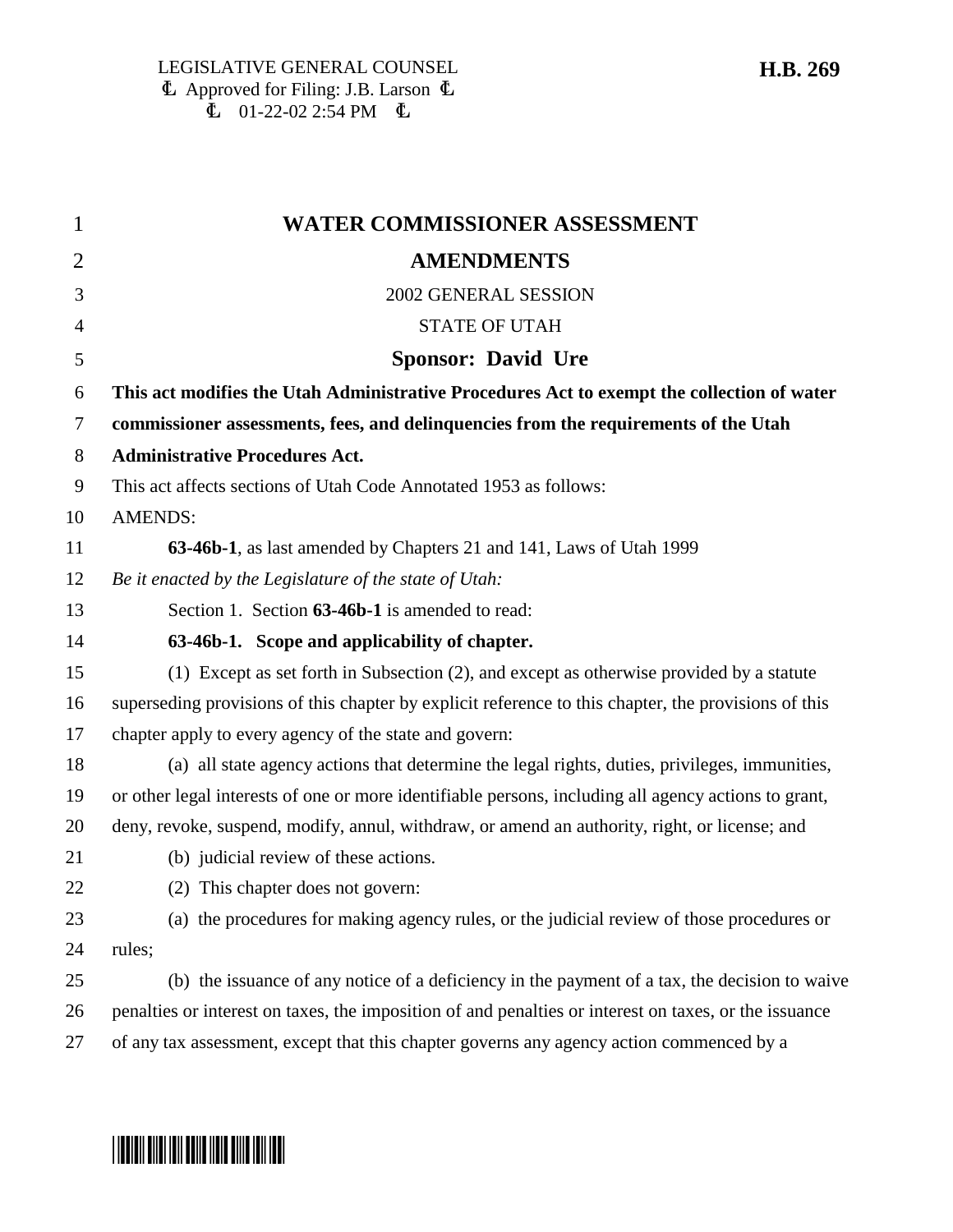28 taxpayer or by another person authorized by law to contest the validity or correctness of those 29 actions; 30 (c) state agency actions relating to extradition, to the granting of pardons or parole, 31 commutations or terminations of sentences, or to the rescission, termination, or revocation of 32 parole or probation, to the discipline of, resolution of grievances of, supervision of, confinement 33 of, or the treatment of inmates or residents of any correctional facility, the Utah State Hospital, the 34 Utah State Developmental Center, or persons in the custody or jurisdiction of the Division of 35 Mental Health, or persons on probation or parole, or judicial review of those actions; 36 (d) state agency actions to evaluate, discipline, employ, transfer, reassign, or promote 37 students or teachers in any school or educational institution, or judicial review of those actions; 38 (e) applications for employment and internal personnel actions within an agency 39 concerning its own employees, or judicial review of those actions; 40 (f) the issuance of any citation or assessment under Title 34A, Chapter 6, Utah 41 Occupational Safety and Health Act, and Title 58, Chapter 55, Utah Construction Trades Licensing 42 Act, except that this chapter governs any agency action commenced by the employer, licensee, or 43 other person authorized by law to contest the validity or correctness of the citation or assessment; 44 (g) state agency actions relating to management of state funds, the management and 45 disposal of school and institutional trust land assets, and contracts for the purchase or sale of 46 products, real property, supplies, goods, or services by or for the state, or by or for an agency of 47 the state, except as provided in those contracts, or judicial review of those actions; 48 (h) state agency actions under Title 7, Chapter 1, Article 3, Powers and Duties of 49 Commissioner of Financial Institutions; and Title 7, Chapter 2, Possession of Depository 50 Institution by Commissioner; Title 7, Chapter 19, Acquisition of Failing Depository Institutions 51 or Holding Companies; and Title 63, Chapter 30, Governmental Immunity Act, or judicial review

52 of those actions;

53 (i) the initial determination of any person's eligibility for unemployment benefits, the 54 initial determination of any person's eligibility for benefits under Title 34A, Chapter 2, Workers' 55 Compensation, and Title 34A, Chapter 3, Utah Occupational Disease Act, or the initial 56 determination of a person's unemployment tax liability;

57 (j) state agency actions relating to the distribution or award of monetary grants to or 58 between governmental units, or for research, development, or the arts, or judicial review of those

- 2 -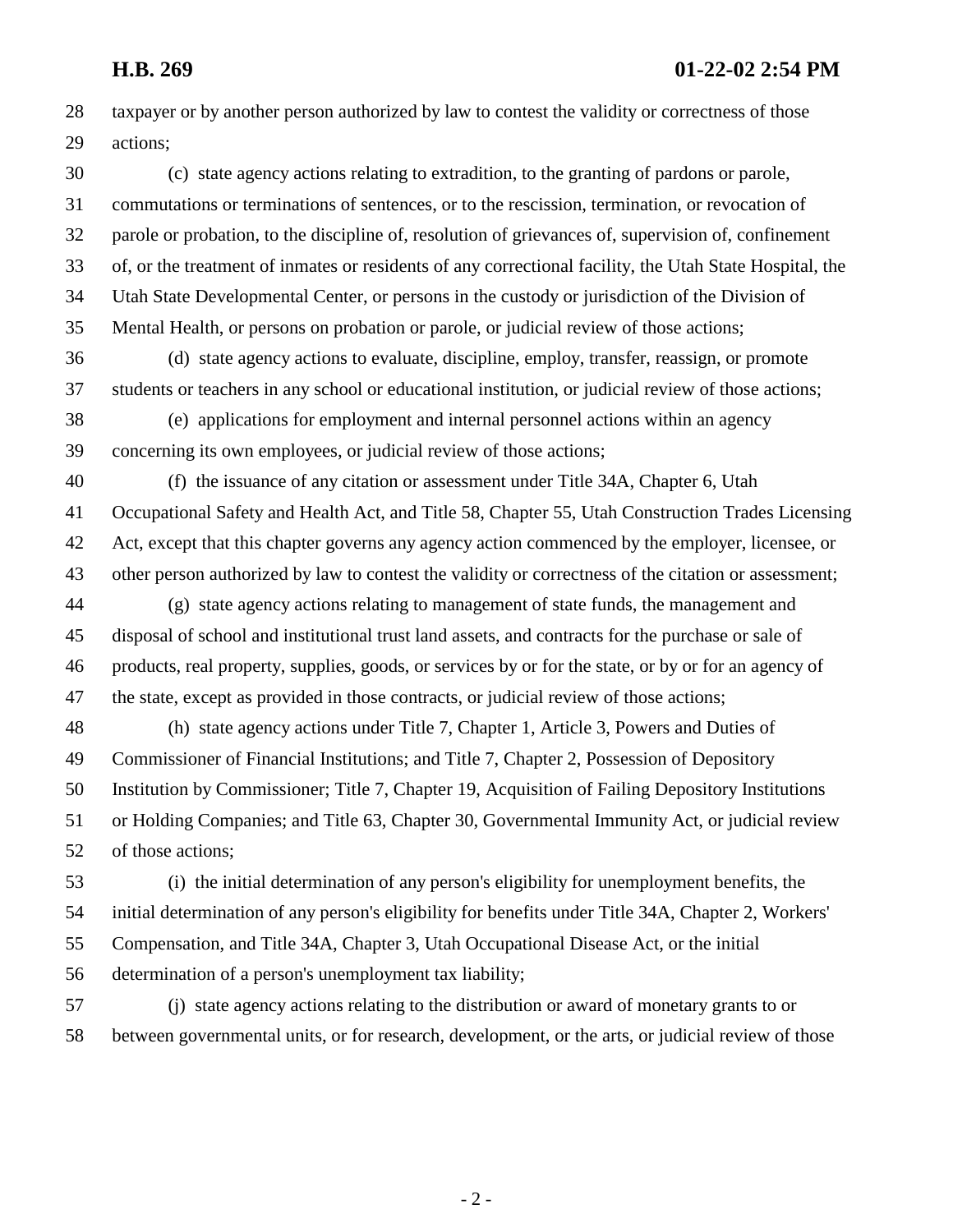# **01-22-02 2:54 PM H.B. 269**

| 59 | actions;                                                                                           |
|----|----------------------------------------------------------------------------------------------------|
| 60 | (k) the issuance of any notice of violation or order under Title 26, Chapter 8a, Utah              |
| 61 | Emergency Medical Services System Act; Title 19, Chapter 2, Air Conservation Act; Title 19,        |
| 62 | Chapter 3, Radiation Control Act, Title 19, Chapter 4, Safe Drinking Water Act; Title 19, Chapter  |
| 63 | 5, Water Quality Act; Title 19, Chapter 6, Part 1, Solid and Hazardous Waste Act; Title 19,        |
| 64 | Chapter 6, Part 4, Underground Storage Tank Act; or Title 19, Chapter 6, Part 7, Used Oil          |
| 65 | Management Act, except that this chapter governs any agency action commenced by any person         |
| 66 | authorized by law to contest the validity or correctness of the notice or order;                   |
| 67 | (1) state agency actions, to the extent required by federal statute or regulation to be            |
| 68 | conducted according to federal procedures;                                                         |
| 69 | (m) the initial determination of any person's eligibility for government or public assistance      |
| 70 | benefits;                                                                                          |
| 71 | (n) state agency actions relating to wildlife licenses, permits, tags, and certificates of         |
| 72 | registration;                                                                                      |
| 73 | (o) licenses for use of state recreational facilities; $[\text{and}]$                              |
| 74 | (p) state agency actions under Title 63, Chapter 2, Government Records Access and                  |
| 75 | Management Act, except as provided in Section 63-2-603[.];                                         |
| 76 | (q) state agency actions relating to the collection of water commissioner fees and                 |
| 77 | delinquency penalties or judicial review of those actions; and                                     |
| 78 | (r) state agency actions relating to the installation, maintenance, and repair of headgates,       |
| 79 | caps, values, or other water controlling works and weirs, flumes, meters, or other water measuring |
| 80 | devices or judicial review of those actions.                                                       |
| 81 | (3) This chapter does not affect any legal remedies otherwise available to:                        |
| 82 | (a) compel an agency to take action; or                                                            |
| 83 | (b) challenge an agency's rule.                                                                    |
| 84 | (4) This chapter does not preclude an agency, prior to the beginning of an adjudicative            |
| 85 | proceeding, or the presiding officer during an adjudicative proceeding from:                       |
| 86 | (a) requesting or ordering conferences with parties and interested persons to:                     |
| 87 | (i) encourage settlement;                                                                          |
| 88 | (ii) clarify the issues;                                                                           |
| 89 | (iii) simplify the evidence;                                                                       |